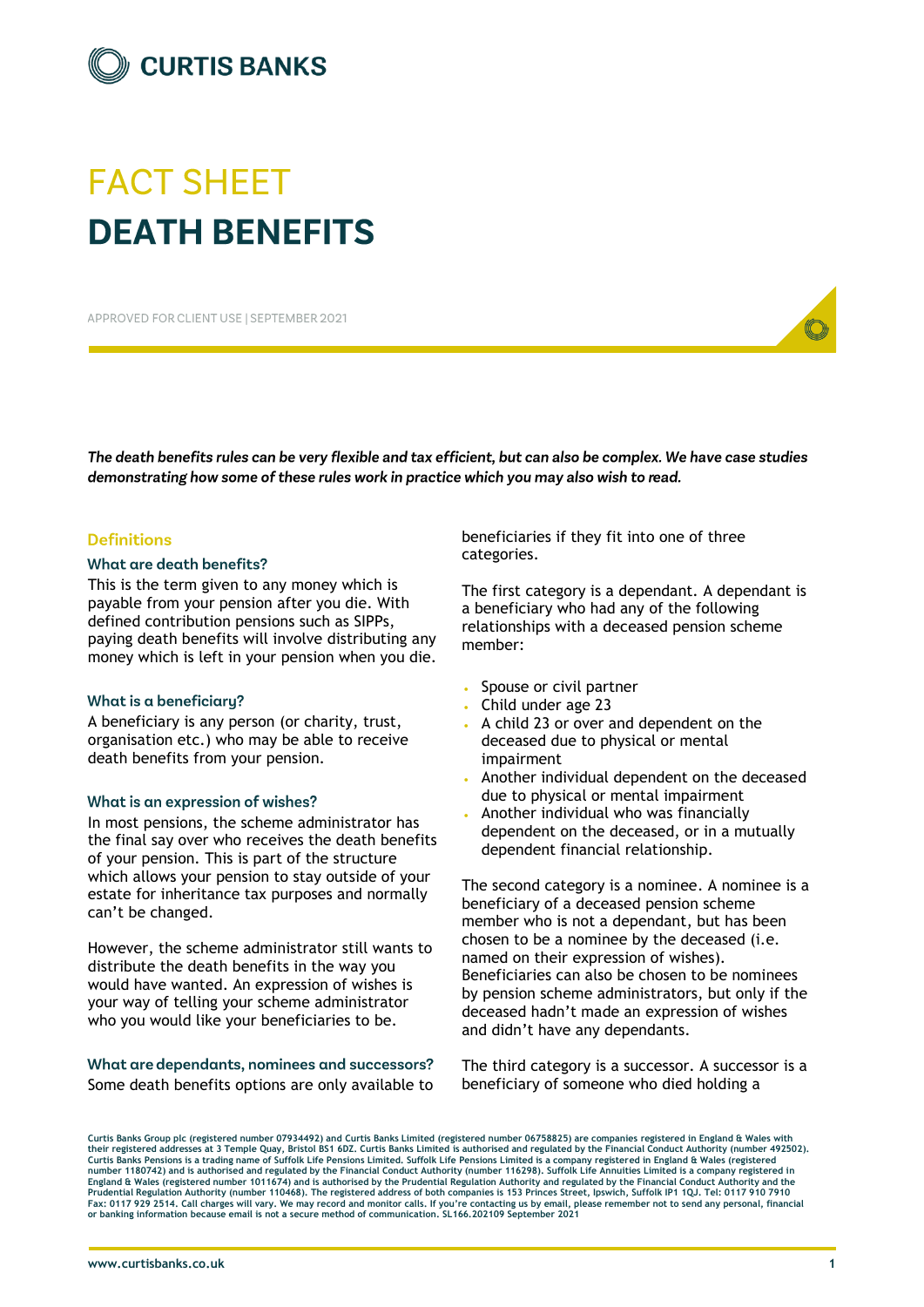# **CONTINUED**

pension made up of death benefits, who has been chosen to be a successor by the deceased on their expression of wishes. Beneficiaries can also be chosen to be successors by pension scheme administrators, but only if the deceased hadn't made an expression of wishes.

For example, if Mr A died and his pension passed to Mrs A, Mrs A would be a dependant. If she then died and there were still some funds remaining, she could pass the funds to her daughter, Mrs B. Mrs B would be a successor. If Mrs B then died and there were still funds remaining which passed to Mr B, Mr B would also be a successor, because the funds he receives weren't originally Mrs B's.

## **Rules**

### What kinds of death benefits are there?

In defined contribution schemes such as SIPPs, there are normally three types of death benefits: lump sums, annuities, and drawdown.

#### How do lump sum death benefits work?

Lump sums are available to any beneficiary (including entities such as trusts and charities) and in any situation. A lump sum death benefit simply involves making a one-off payment to the beneficiary of their share of the death benefits. The funds are removed from a pension environment and are held by the beneficiary. If the beneficiary is a person, this means that the funds would count towards their estates for inheritance tax purposes if they were to die, unless they made other arrangements for the funds.

#### How do beneficiaries' annuities work?

An annuity is a regular income which is normally paid for life. In a defined contribution pension, where the death benefits involve distributing the remaining funds in the pension, a beneficiary may have the option to use their share of the funds to purchase an annuity.

Annuities are not available to beneficiaries which are trusts, charities or other organisations: they are only available to individuals. They also may not be available if the beneficiary was not a dependant or wasn't named on the deceased's expression of wishes.

#### How does beneficiaries' drawdown work?

Beneficiaries' drawdown allows a beneficiary to keep their share of the death benefits within a pension. They can invest the funds as they choose and take income payments as and when required, much as they would be able to do with their own pension benefits except there is no minimum age for withdrawing the income.

Beneficiaries' drawdown is only available to individuals: it can't be set up for trusts, charities or other organisations. It may not be available if the beneficiary was not a dependent or wasn't named on the deceased's expression of wishes.

#### How are death benefits taxed if I die before age 752

If you die before age 75, your beneficiaries won't normally pay income tax on the money they receive. However, if it takes more than two years for the death benefits to be distributed to your beneficiaries, they will normally need to pay tax as outlined under 'How are death benefits taxed if I die age 75 or over?'. This won't be the case if your funds were in drawdown and your beneficiary also chooses to go into drawdown or purchase an annuity.

If you hadn't yet accessed your pension (the funds were 'uncrystallised'), those funds will normally need to be tested against your remaining lifetime allowance. If you did not have enough lifetime allowance left, your beneficiaries will pay a lifetime allowance excess charge. There may be an exception if the death benefits are being paid to a charity.

#### How are death benefits taxed if I die age 75 or **over?**

If your beneficiaries are individuals, they will pay tax at their marginal rate of income tax. Lump sums will be taxed in one go when the beneficiary receives the payment. Where a beneficiary opts to take income, they will only pay tax on each income payment as it is made. This means a beneficiary could end up paying less tax by opting for an annuity or drawdown and spreading the payments over a period of time.